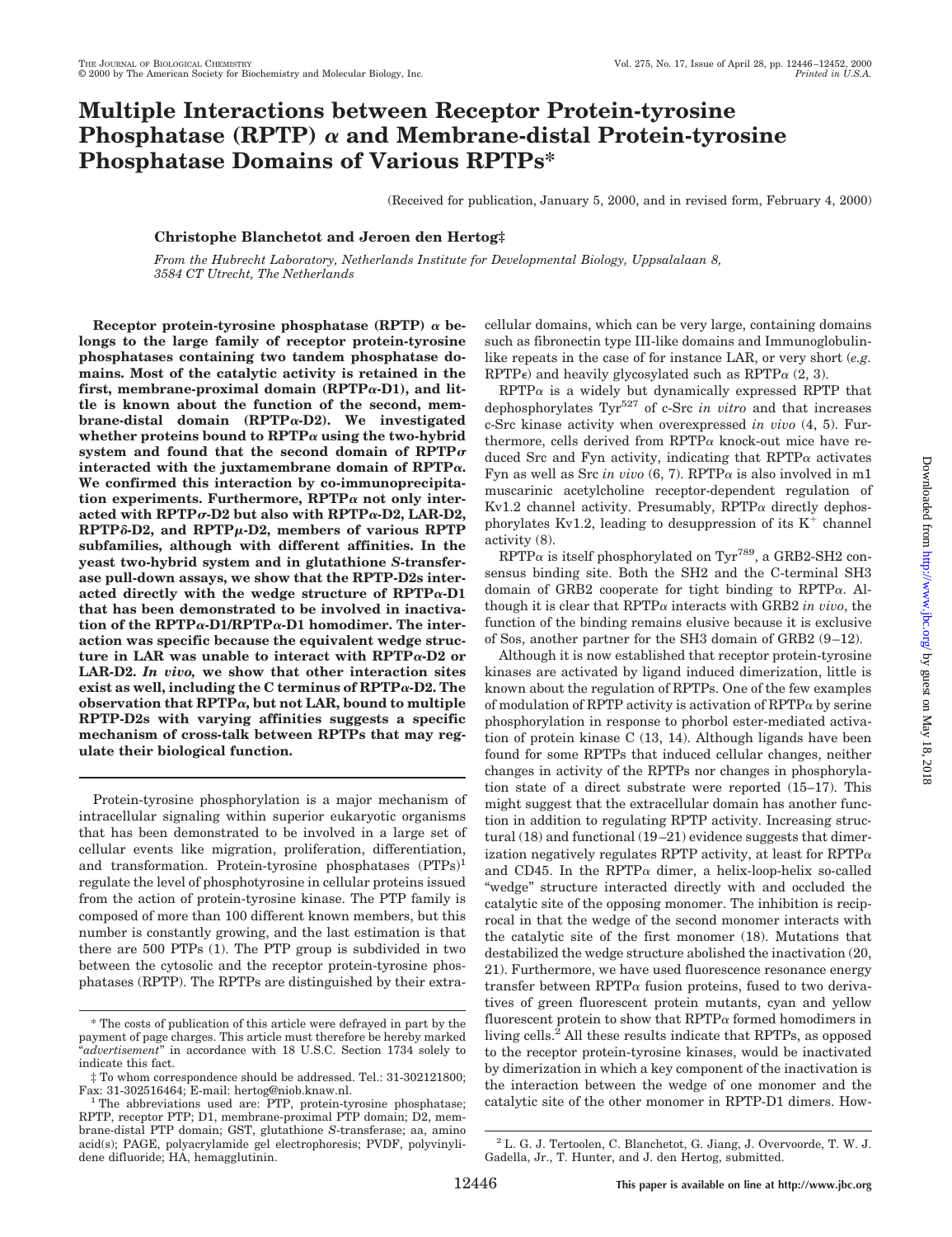ever, dimerization may not be a general regulatory mechanism because the crystal structures of  $RPTP\mu-D1$  (22) and of the tandem phosphatase domains of RPTP LAR (23) did not show dimers despite the presence of wedges in both structures.

A striking feature of the RPTPs is the high conservation of a second PTP domain, distal to the membrane (D2), that contains no or very low catalytic activity. The second domains of LAR  $(23)$  and RPTP $\alpha^3$  have the conserved PTP structure. For both RPTPs, the lack of activity in D2 resides in two amino acids that are highly conserved in active PTPs but not in RPTP-D2s: the Tyr in the KNRY motif and the Asp in the WPD loop. PTP activity was restored in D2 by mutating these key residues into their wild type D1 counterpart (23–25). The conservation of an inactive PTP domain (D2) in the RPTP family raised questions about the biological function of D2.

We used the yeast two-hybrid system to screen for proteins that interacted with  $RPTP\alpha$ , in search of possible effector proteins of RPTP $\alpha$ . We found that the D2 of RPTP $\sigma$  interacted with RPTP $\alpha$ . The observation was extended to other D2s, including RPTP $\alpha$ -D2, LAR-D2, RPTP $\delta$ -D2, and RPTP $\mu$ -D2 *in vitro* and *in vivo*. Using the two-hybrid system as well as GST pull-downs, we show for the first time that the wedge in  $RPTP\alpha-D1$ , but not the equivalent wedge of LAR-D1, is involved in the interaction with D2s, indicating that these interactions are specific. *In vivo* binding of  $RPTP\alpha$  to  $RPTP-D2s$  was further confirmed by co-immunoprecipitation. Furthermore, the affinity of binding between RPTP $\alpha$  and the different D2s appeared to be in the following order:  $RPTP\delta-D2 > RPTP\sigma-D2/$  $LAR-D2 > RPTP\alpha-D2/RPTP\mu-D2$ . Our results suggest a role for RPTP-D2s in the regulation of  $RPTP\alpha$  because the wedge is involved in the interaction between  $RPTP\alpha-D1$  and  $RPTP\alpha-D1$ as well as between  $RPTP\alpha-D1$  and  $RPTP-D2s$ . Furthermore, our results suggest cross-talk between different nonrelated RPTPs that might regulate their biological function.

# EXPERIMENTAL PROCEDURES

*Constructs—*Polymerase chain reaction fragments encompassing different RPTP domains were cloned in pGBT8 or pGAD for the twohybrid binding assay, in pCS2+MT to make Myc-tagged fusion protein, or in pGEX-KG to make GST fusion proteins. The different RPTP domains encompassed the following residues: the juxtamembrane domain of mRPTP $\alpha$  (aa 175–240, numbering according to Sap *et al.* (26)), or hLAR (aa 1278–1358, accession number Y00815); the first domain of mRPTP $\alpha$  (aa 202–501); the second domain of mRPTP $\alpha$  (aa 537–793), mRPTP $\sigma$  (aa 1648–1904, accession number D28530), hLAR (aa 1642– 1897), hRPTP $\mu$  (aa 1200–1452, accession number X58288), mRPTP $\delta$ (aa 1037–1292, accession number D13903), or the PTP domain of zfPTP1B (aa 1–302) (27). Point mutations and deletions were made by site-directed mutagenesis and verified by sequencing.  $pCS2+MT-$ RPTPa-D2DC-t was made by cloning of an *Nco*I-*Eco*RI fragment in  $pCS2+$  thus deleting residues  $774-792$  and the endogenous stop codon, which led to replacement of the RPTP $\alpha$  sequence by some vector sequence, leaving the overall size of the protein the same.

*Two-hybrid Screen and Assays—*For the library screening, the reporter strain YGH-1 transformed with pGBT8-RPTPa-JXT was retransformed as described (28) with a reamplified mouse brain cDNA library cloned in pGAD and plated on synthetic medium lacking<br>leucine, tryptophane, and histidine (SC<sup>-LTH</sup>). The number of transformants was approximately  $1 \times 10^7$ . After 4 days 150 colonies were recovered after selection and replated on new SC<sup>-LTH</sup> plates for analysis of  $\beta$ -galactosidase activity, using a filter lift assay. The plasmid DNA from the His and 32  $\beta$ -galactosidase positives colonies was isolated from liquid cultures, transformed into bacteria, and retested in yeast for specificity. For interaction assays,  $3 \mu$ g of relevant plasmids and 40  $\mu$ g of carrier DNA were introduced in yeast using the lithiumacetate protocol and plated on medium lacking leucine and tryptophane ( $SC^{-LT}$ ) or  $SC^{-LTH}$ . After 3–4 days, independent colonies from both kind of plate (SC<sup>-LT</sup> and SC<sup>-LTH</sup>), were replated and tested for  $\beta$ -galactosidase activity using a filter lift assay.

*Cell Cultures and Transfections—*293 and COS cells were routinely grown in DF medium (a 1:1 mixture of Dulbecco's minimum essential medium and Ham's F12 medium) supplemented with 7.5% fetal calf serum. Cells were transfected using the standard calcium-phosphate method (10). Briefly, 10-cm dishes were transfected with a total of 20  $\mu$ g of DNA. The next day, the medium was refreshed and left another 16 h before harvesting.

*Immunoprecipitation and Western Blotting—*Subconfluent transfected cells were washed twice with ice-cold phosphate-buffered saline, and lysed with cell lysis buffer (50 mM HEPES, pH 7.4, 150 mM NaCl, 1 mM MgCl<sub>2</sub>, 10% glycerol, 1% Triton X-100, and protease inhibitors, including benzamidine, aprotinin, and leupeptin) for 20 min on ice, harvested, and centrifuged at  $14,000 \times g$  for 15 min to remove the insoluble fraction. The supernatant was added to 12CA5 antibodies that had been covalently linked to protein A-Sepharose beads, using dimethylpimelimidate. After 2 h of incubation, the beads were washed four times with HNTG buffer (20 mM HEPES, pH 7.4, 150 mM NaCl, 0.1% Triton X-100, 10% glycerol), mixed with  $2 \times$  Laemmli buffer and loaded on a 10% SDS-PAGE gel. The proteins were transferred to PVDF membrane using a semidry transfer system. After Coomassie staining, the membrane was blocked for 1 h with 5% milk in TBS-Tween (50 mM Tris, pH 8.0, 150 mM NaCl, 0.05% Tween-20) at room temperature, incubated with the first antibody for 1.5 h, washed four times with TBS-Tween, incubated with horseradish peroxidase-conjugated anti mouse antibody (Transduction Laboratories) for 1 h, washed with TBS-Tween, and developed using enhanced chemiluminescence.

*Purification of GST Fusion Proteins—*All the constructs in pGEX-KG were transformed into BL21 bacteria. GST fusion proteins were purified essentially as described (29). Briefly, fresh colonies were allowed to grow until they reached an optical density of 0.6–0.8 and were then diluted 10 times. After 1 h, isopropyl-1-thio- $\beta$ -D-galactopyranoside was added up to 100  $\mu$ M to induce synthesis of the fusion proteins overnight at 28–30 °C. The cells were lysed by addition of lysozyme and further by sonication in TBS (50 mM Tris, pH 8.0, 150 mM NaCl) containing Triton X-100 (1%) and protease inhibitors at 4 °C. After centrifugation at  $14,000 \times g$ , the GST fusion proteins were collected using Sepharose-GSH beads and eluted with 10 mM reduced glutatione in TBS. The supernatant containing pure GST fusion protein was further dialyzed against a solution of TBS containing 10% glycerol.

# RESULTS

*RPTP*<sup>a</sup> *Interacts with Different RPTP-D2s in the Yeast Twohybrid System—*To find proteins interacting with RPTP<sup>a</sup> we used the yeast two-hybrid system. Different fragments of  $RPTP\alpha$  containing the full intracellular domain or the individual PTP domains fused to the GAL4 DNA-binding domain were used to screen a mouse brain cDNA library as well as an 11.5-day-old mouse embryo cDNA library without success. The presence of  $RPTP\alpha-D1$  appeared to be detrimental in the twohybrid system. Possibly, the PTP activity of  $RPTP\alpha$  was toxic to the yeast or RPTPa-D1 homodimerization inhibited further binding of proteins. The juxtamembrane domain of RPTP $\alpha$ (RPTP $\alpha$ -JXT, aa 175–240, encompassing the region just Cterminal to the transmembrane domain and a small part of  $RPTP\alpha-D1$ ) was used to screen a mouse brain cDNA library. Three clones out of  $10^7$  transformants were found to bind strongly and specifically to  $RPTP\alpha$  and were sequenced. All three clones were identical and encoded the second domain of  $RPTP\sigma$ -D2. To investigate whether other RPTP-D2s might interact with the juxtamembrane domain of  $RPTP\alpha$  as well, we generated a construct of the GAL4 activation domain fused to  $RPTP\alpha-D2$  and found that  $RPTP\alpha-D2$ , like  $RPTP\sigma-D2$ , interacted with the juxtamembrane domain of  $RPTP\alpha$  (Table I). To validate the latter interaction, the GAL4 DNA-binding domain and GAL4 activation domain were switched, and again, a strong interaction was detected suggesting a specific interaction (Table I). To further investigate the interaction of  $RPTP\alpha$ with other RPTP-D2s, we introduced LAR-D2, RPTP $\delta$ -D2, and  $RPTP\mu-D2$  in the two-hybrid vectors and tested for specific interaction with RPTP $\alpha$ -JXT. As depicted in Table I, all D2s that we tested interacted with the juxtamembrane domain of <sup>3</sup> A. Bilwes and J. Noel, personal communication.  $RPTP\alpha$ , with  $RPTP\delta$ -D2 apparently binding better. The inter-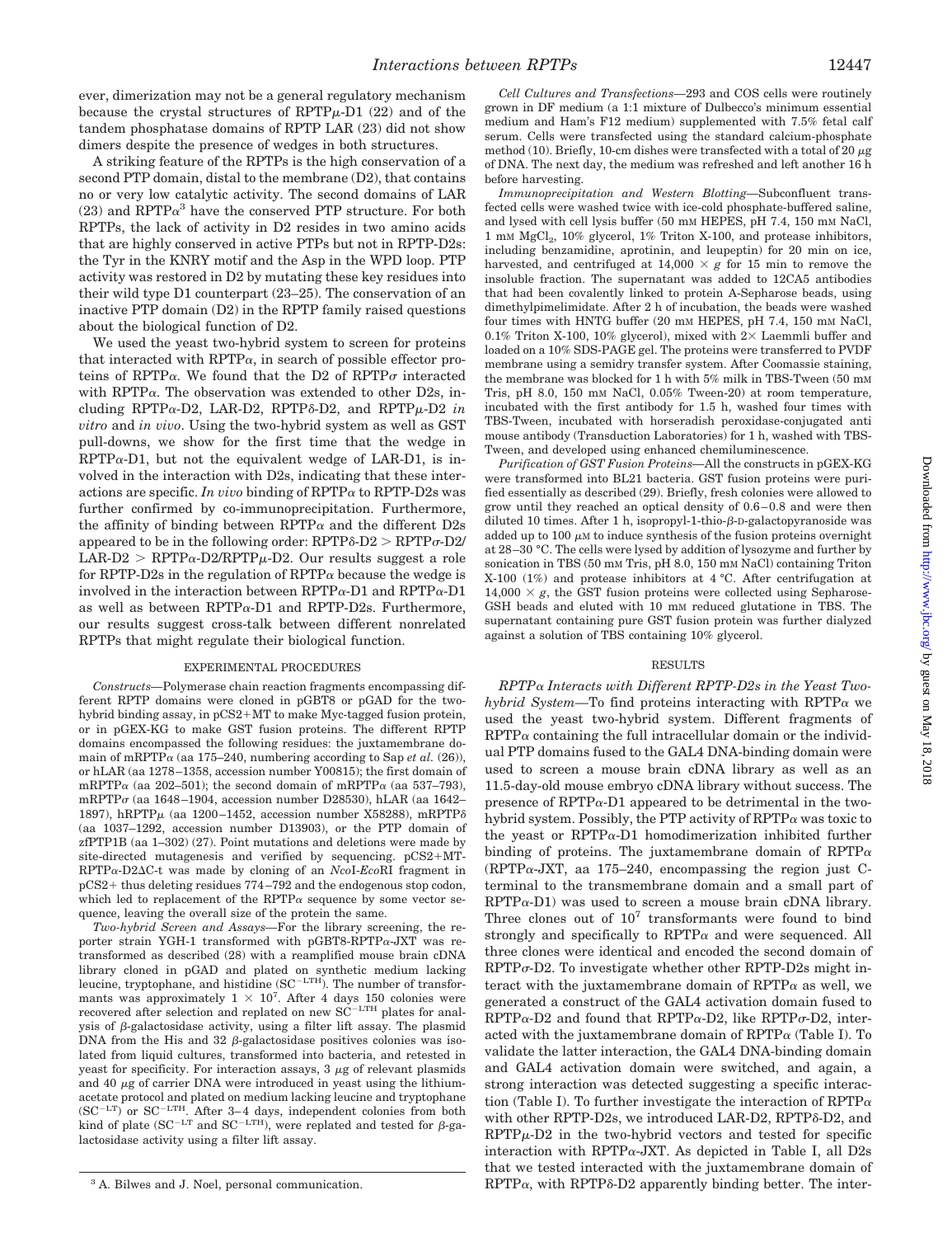# TABLE I

*Binding of RPTPD2s to the juxtamembrane domain of RPTP*<sup>a</sup> *in the yeast two-hybrid system*

Fragments of RPTPs were fused to the GAL4 activation domain in the PGAD vector and cotransfected in YGH-1 yeast with different fragments of RPTPs, fused to the GAL4 DNA-binding domain in PGBT8 as indicated. The RPTP domains used are the juxtamembrane domain of  $RPTP\alpha$  (RPTP $\alpha$ -JXT) and the membrane-distal domain (D2) of RPTP $\sigma$ ,  $RPTP\alpha$ , LAR,  $RPTP\delta$ , and  $RPTP\mu$ . The interactions were scored as positive  $(++)$ , strongly positive  $(+++)$ , or negative  $(-)$  based on the yeast growth on medium lacking histidine and  $\beta$ -galactosidase expression.

|                                 | GAL4 activation domain |      |      |                                                            |  |
|---------------------------------|------------------------|------|------|------------------------------------------------------------|--|
| GAL4 DNA-binding domain         |                        |      |      | $-$ RPTP $\sigma$ -D2 RPTP $\alpha$ -D2 RPTP $\alpha$ -JXT |  |
| $RPTP\alpha$ -JXT               |                        | $++$ | $++$ |                                                            |  |
| $RPTP_{\alpha}$ -D <sub>2</sub> |                        |      |      | $+ +$                                                      |  |
| LAR-D <sub>2</sub>              |                        |      |      | $++$                                                       |  |
| $RPTP\delta-D2$                 |                        |      |      | $++ +$                                                     |  |
| $RPTP\mu - D2$                  |                        |      |      |                                                            |  |

actions were not nonspecific because the RPTP-D2s did not interact with the empty vectors nor with each other. In conclusion, we show that the juxtamembrane domain of  $RPTP\alpha$  interacted specifically with many RPTP-D2s in the two-hybrid system.

*RPTP*a*-JXT/RPTP-D2 Interactions Are Specific and Dependent on the Wedge—*The juxtamembrane domain of RPTP<sup>a</sup> that was used in the two-hybrid system contains the helix-loophelix, so-called wedge, structure that interacted with the other monomer in the RPTP $\alpha$ -D1 homodimers of the crystal structure (18). Based on the crystal structure, we speculated that the wedge would also be important for the interaction between  $RPTP\alpha$ -D1 and  $RPTP$ -D2s. We assessed which residues in the juxtamembrane domain of  $RPTP\alpha$  were responsible for the interaction with D2s and substituted residues in the wedge that form contacts in the crystal structure with the other monomer with Ala. Single amino acid substitutions in the wedge, K230A or E234A, were sufficient to abolish binding in the yeast two-hybrid system, demonstrating that the wedge is important for the interaction (Table II). Moreover, the RPTP-D2s bound specifically to RPTP $\alpha$ -JXT, because none of the RPTP-D2s tested bound to the equivalent juxtamembrane domain of LAR, indicating an intrinsic difference between these two RPTPs (Table III). Taken together, these results demonstrate that the juxtamembrane domain of  $RPTP\alpha$ , but not of LAR, specifically bound to RPTP-D2s and that the interactions were dependent on the wedge.

*RPTP*a*-D1/RPTP*a*-D2 Interactions Assessed by GST Pulldown Assays—*The interaction of RPTPa-D1 (containing the wedge) with  $RPTP\alpha-D2$  was investigated in a GST pull-down assay. Bacterially expressed GST-RPTP $\alpha$ -D2 was incubated with lysate of cells transfected with a Myc-tagged juxtamembrane domain of  $RPTP\alpha$  (wild type), and binding proteins were detected by immuno-blotting. GST-RPTP $\alpha$ -D2, but not GST, bound MtRPTP $\alpha$ -JXT (Fig. 1A). In accordance with the yeast two-hybrid experiments (Table II), mutation of  $Lys^{230}$  in the wedge (K/A) abolished binding (Fig. 1*A*). In a more relevant context, a Myc-tagged RPTP $\alpha$ -D1 (Mt $\alpha$ -D1, aa 202–501), containing part of the juxtamembrane region and the wedge as well as a complete first domain, was pulled down by bacterially purified GST-RPTP $\alpha$ -D2 but not by GST alone (Fig. 1*B*). Reciprocally, Myc-tagged RPTP $\alpha$ -D2 (Mt- $\alpha$ D2) was pulled down by GST-RPTP $\alpha$ -D1, but not by mutant GST-RPTP $\alpha$ -D1 containing mutations in the wedge, GST-RPTP $\alpha$ -D1K230A (Fig. 1*C*), or GST-RPTPa-D1E234A (data not shown). As a control, binding of Mt- $\alpha$ D2 to GST-RPTP $\alpha$ -D2 was assessed, and we found that RPTPa-D2 did not homodimerize (Fig. 1*C*). In conclusion, the GST pull-down assays reproduced the two-hybrid

### TABLE II

#### *Binding of RPTP* $\alpha$ *-D2 to the juxtamembrane domain of RPTP* $\alpha$  *is dependent on the wedge*

YGH-1 yeast were cotransfected with pGBT8 (GAL4 DNA-binding  $domain)$  RPTP $\alpha$ -JXT without or with a mutation in the wedge structure (RPTPa-JXT-K230A or RPTPa-JXT-E234A) and with pGAD vector (GAL4 activation domain) alone  $(-)$  or containing RPTP $\alpha$ -D2. The interactions were scored as in Table I: positive  $(+)$  or negative  $(-)$ based on the yeast growth on medium lacking histidine and  $\beta$ -galactosidase expression.

|                         | GAL4 activation domain |                                 |  |
|-------------------------|------------------------|---------------------------------|--|
| GAL4 DNA-binding domain |                        | $RPTP_{\alpha}$ -D <sub>2</sub> |  |
| $RPTP_{\alpha}$ -JXT    |                        |                                 |  |
| $RPTP\alpha$ -JXT-K230A |                        |                                 |  |
| $RPTP\alpha$ -JXT-E234A |                        |                                 |  |

#### TABLE III

#### *Binding of RPTP-D2s is specific for the juxtamembrane domain of RPTP*<sup>a</sup>

YGH-1 yeast were cotransfected with pGBT8 (GAL4 DNA-binding domain) vectors encoding RPTPa-D2 or LAR-D2, and with pGAD (GAL4-AD) vector alone or containing the juxtamembrane domain of  $RPTP\alpha$  (RPTP $\alpha$ -JXT) or LAR (LAR-JXT). The interactions were scored as in Table I: positive  $(++)$  or negative  $(-)$  based on the yeast growth on medium lacking histidine and  $\beta$ -galactosidase expression.

|                                 | GAL4 activation domain |                      |         |  |
|---------------------------------|------------------------|----------------------|---------|--|
| GAL4 DNA-binding domain         |                        | $RPTP_{\alpha}$ -JXT | LAR-JXT |  |
| $RPTP_{\alpha}$ -D <sub>2</sub> |                        | $++$                 |         |  |
| $LAR-D2$                        |                        | $++$                 |         |  |

Downloaded from http://www.jbc.org/ by guest on May 18, 2018 Downloaded from [http://www.jbc.or](http://www.jbc.org/)g/ by guest on May 18, 2018

experiments clearly. RPTP $\alpha$ -D1 interacted with RPTP $\alpha$ -D2, and the integrity of the wedge was required for the interaction.

*In Vivo Binding of RPTP*a*-D1 to Distinct RPTP-D2s—*We further investigated the interaction detected in the two-hybrid system and in GST pull-downs between  $RPTP\alpha$  and different RPTP-D2s *in vivo* by co-immunoprecipitation. 293 cells were cotransfected with full-length HA-RPTP $\alpha$  and MtRPTP $\alpha$ -D2.  $MtRPTP\alpha-D2$  only coimmunoprecipitated with HA-RPTP $\alpha$ , and no MtRPTP $\alpha$ -D2 was detected when HA-RPTP $\alpha$  was not cotransfected (Fig. 2, *left* and *middle lanes*). Interestingly, fulllength HA-RPTP $\alpha$  was a less potent partner for MtRPTP $\alpha$ -D2 than HA-RPTP $\alpha$ - $\Delta$ D2, a construct lacking RPTP $\alpha$ -D2, although both constructs were expressed equally (Fig. 2, *middle* and *right lanes*). These results suggest that endogenous  $RPTP\alpha-D2$  and cytosolic MtRPTP $\alpha-D2$  may compete for the same site in RPTPa-D1 *in vivo* because less MtRPTPa-D2 bound when endogenous  $RPTP\alpha-D2$  was present. We next investigated *in vivo* binding of  $RPTP\alpha$  to other  $RPTP-D2s$ . All the Myc-tagged versions of the RPTP-D2s used in the two-hybrid system coimmunoprecipitated with  $RPTP\alpha$  (Fig. 3). Furthermore, the increase in binding to  $RPTP\alpha-\Delta D2$ , as compared with full-length HA-RPTP $\alpha$ , was observed with Myc-tagged LAR-D2, RPTP $\sigma$ -D2, and RPTP $\mu$ -D2 (Fig. 3), as well as RPTP $\delta$ -D2 (data not shown), which might indicate a similar way of interaction between  $RPTP\alpha$  and the different RPTP-D2s. The binding was specific for RPTP-D2s because Myc-tagged PTP1B, a cytosolic protein-tyrosine phosphatase, was not able to bind to full-length HA-RPTP $\alpha$  nor to HA-RPTP $\alpha$ - $\Delta$ D2 (Fig. 3*B*). As expected from the two-hybrid experiments, although difficult to see in Fig. 3, the binding affinities were not the same for all RPTP-D2s. As depicted clearly in Fig. 4, RPTPô-D2 bound much better to RPTP $\alpha$  than RPTP $\alpha$ -D2, whereas LAR-D2 bound intermediately. From several independent experiments, we deduced that the affinity of  $RPTP\alpha$  for *in vivo* binding to  $RPTP-D2s$  was  $RPTP\delta-D2 > LAR-D2/RPTP\sigma-D2 > RPTP\alpha-D2/$  $RPTP\mu-D2$ . In conclusion, we show that  $RPTP\alpha$  interacts with RPTP-D2s from various RPTP subfamilies in living cells with different affinities.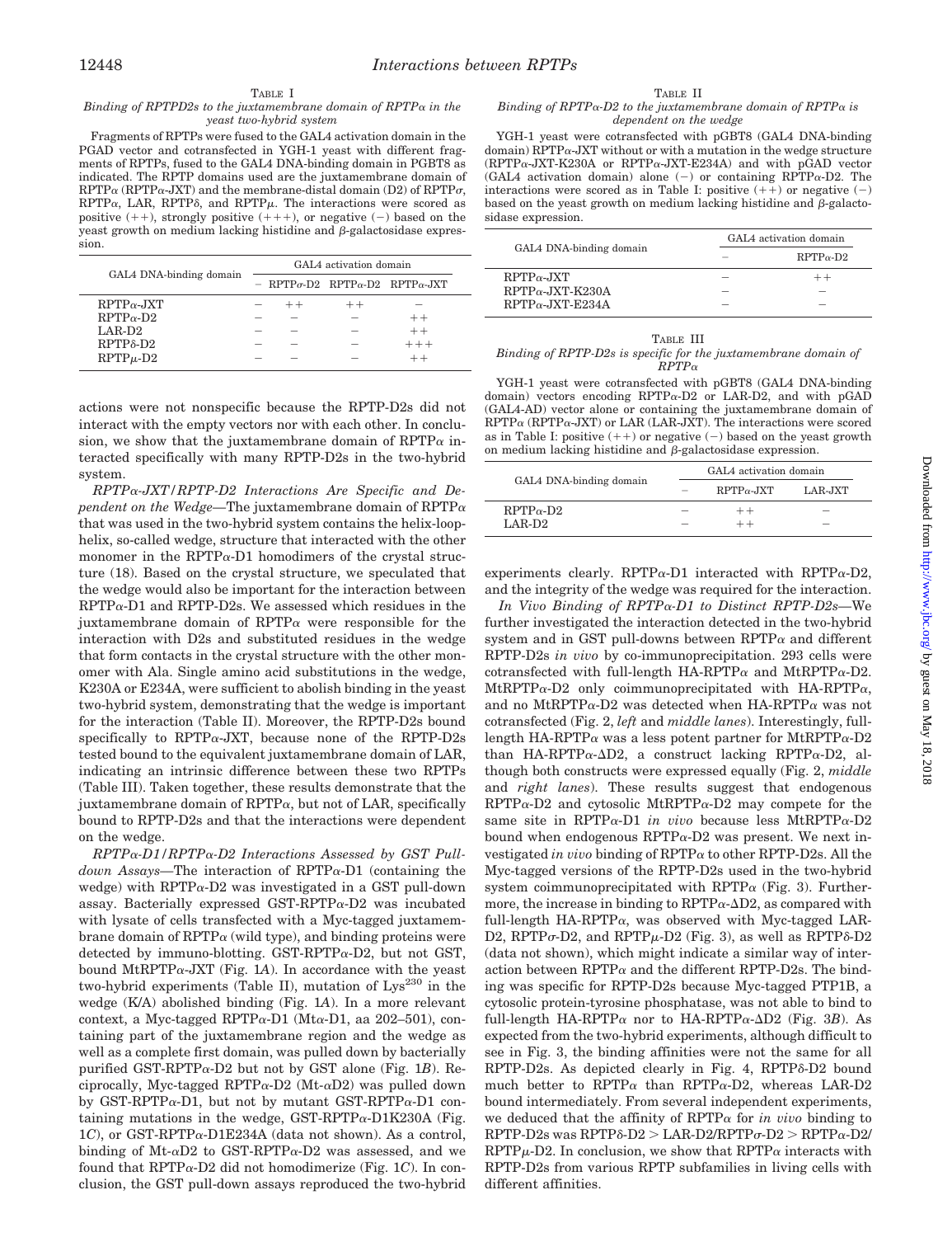

FIG. 1. **Interaction between D1 and D2 is dependent on the wedge.** A, bacterially expressed GST  $(-)$  or GST-RPTPa-D2  $(+)$  were used to pull-down lysate of cells transiently transfected either with empty vector  $(-)$ , Myc-tagged juxtamembrane domain of RPTP $\alpha$ , RPTP $\alpha$ -JXT (wild type (WT), aa 175–240), or Myc-tagged RPTP $\alpha$ -JXT K230A with a mutation in the wedge (*K/A*). *B*, bacterially expressed GST (-) or GST-RPTPa-D2 (+, aa 537–793) were used to pull-down lysate of cells transiently transfected either with Myc-tagged juxtamembrane of RPTP<sup>a</sup> (*Mt-*a*JXT*, aa 175–240) or first PTP domain, containing the wedge (*Mt-*a*D1*, aa 202–501). *C*, equal amounts of lysate of cells transfected with Myc-tagged second domain of RPTP<sup>a</sup> (*Mt-*a*D2*, aa 537–793) were used in pull-downs with 2–3  $\mu$ g of bacterially expressed GST (-), GST-RPTP $\alpha$ -D2 ( $\alpha$ D2, aa 537–793), GST-RPTP $\alpha$ -D1  $(\alpha D1)$ , aa 202–501) or GST-RPTP $\alpha$ -D1K230A ( $\alpha D1K/A$ ). For all panels, after SDS-PAGE gel electrophoresis and blotting, the blots were probed with anti-Myc antibodies. In all panels, aliquots of the whole cell lysates were included to monitor equal expression of the different proteins (*L*).

*In Vivo Binding between RPTP*a*-D1 and RPTP*a*-D2 Is Partially Dependent on the Wedge—*To investigate the role of the wedge in the D1-D2 interaction *in vivo*, we co-expressed Myctagged RPTP $\alpha$ -D2 with HA-RPTP $\alpha$  wedge mutants. Relatively similar amounts of MtRPTP $\alpha$ -D2 coimmunoprecipitated with  $HA-RPTP\alpha$  or with the single mutants E227A, K230A, E231A, or E234A (data not shown). Similarly, single mutations in the wedge of HA-RPTP $\alpha$ - $\Delta$ D2 had no effect on MtRPTP- $\alpha$ D2 binding (data not shown). However, single mutations might be too subtle to induce changes in *in vivo* binding. Therefore, we deleted the wedge completely from residues 207 to 238. This deletion was based on the crystal structure to minimize any possible conformational perturbation of the PTP domain. In the  $HA-RPTP\alpha-\Delta D2$  context, complete deletion of the wedge (HA- $RPTP\alpha-\Delta D2\Delta 207/238$ ) led to a reproducible reduction in binding but not a complete loss (Fig. 5, *second* and *third lanes*), indicating that the *in vivo* binding was partially dependent on the wedge structure. Surprisingly, in the full-length context, the same deletion led to a reproducible increase in binding (Fig. 5, *fourth* and *fifth lanes*), suggesting that deletion of the wedge opened up a binding site for  $RPTP\alpha-D2$  in the full-length background. Interestingly, mutation of Glu228 to Ala or Arg seemed to affect the binding of RPTP $\alpha$  to MtRPTP $\alpha$ -D2 in a similar way, albeit the effects were not as pronounced (data not



FIG. 2. **Co-immunoprecipitation of RPTP**a**-D2 with RPTP**<sup>a</sup> *in vivo.* 293 cells were transiently co-transfected with Myc-tagged RPTP $\alpha$ -D2 (*Mt-* $\alpha$ *D2*) and HA-tagged full-length RPTP $\alpha$  (*FL*) or a mutant, lacking  $D2 \ (\Delta D2)$ . The HA-tagged proteins were immunoprecipitated using 12CA5 antibody, resolved on SDS-PAGE, and transferred to PVDF membrane, and the blots were probed with anti-Myc (9E10) antibody (*top panel*) and 12CA5 antibody (*middle panel*). Equal expression of the Myc-tagged-RPTPa-D2 in the lysate was monitored (*bottom panel*). Note that deletion of the second domain (RPTP $\alpha$ - $\Delta$ D2) considerably increases the binding of MtRPTP $\alpha$ -D2 (*top panel*). *I.P.*, immunoprecipitation; WCL, whole cell lysate.



FIG. 3. **Binding of different RPTP-D2s to RPTP**<sup>a</sup> *in vivo.* HAtagged RPTP $\alpha$  full-length (HA-RPTP $\alpha$ ) or a deletion mutant (RPTP $\alpha$ -DD2) was transiently cotransfected in 293 cells with different Myctagged RPTP-D2s (RPTP $\alpha$ -D2, RPTP $\sigma$ -D2, LAR-D2, or RPTP $\mu$ -D2) or as a control Myc-tagged zfPTP1B (*B*). After anti-HA immunoprecipitation (*IP*), separation on SDS-PAGE, and transfer onto PVDF membrane, the blot was probed with anti-Myc (*top panel*) and anti-HA (*middle panel*) antibodies. Equal expression of the Myc-tagged RPTP-D2s was monitored in the *bottom panel*.

shown). Similar effects were found with other RPTP-D2s, including RPTP-LARD2, RPTP $\sigma$ -D2, and RPTP $\mu$ -D2 (data not shown). These results indicate that the interaction between  $RPTP\alpha$ -D1 and  $RPTP$ -D2s is partially dependent on the wedge.

*Region of RPTP*a*-D2 Involved in Binding—*To get better insight into the region in  $\text{RPTP}\alpha-\text{D2}$  that was important for binding to  $RPTP\alpha$ , we made single point mutations and deletions in D2 and investigated the effect on co-immunoprecipitation. Mutations in the catalytic site of D2 (V555Y, C723S, and E690D) (24) had no effect on the binding (data not shown). Because RPTP $\alpha$  has autodephosphorylating activity on tyrosine 789 (Tyr<sup>789</sup>), a Src phosphorylation site  $(9)$ , we investigated whether the RPTP $\alpha$ -D1/D2 interaction was merely an enzyme-substrate interaction. Mutation of Tyr<sup>789</sup> to Phe in the Myc-tagged RPTP $\alpha$ -D2 did not change the binding efficiency nor did the mutation of C433S in HA- RPTP $\alpha$  or another substrate trapping mutant,  $RPTP\alpha D401A$  (data not shown), indicating that binding to  $RPTP\alpha-D2$  was not an enzyme-substrate interaction. Interestingly, deletion of the C-terminal part of RPTP $\alpha$ -D2 (aa 774–792) reduced the binding to RPTP $\alpha$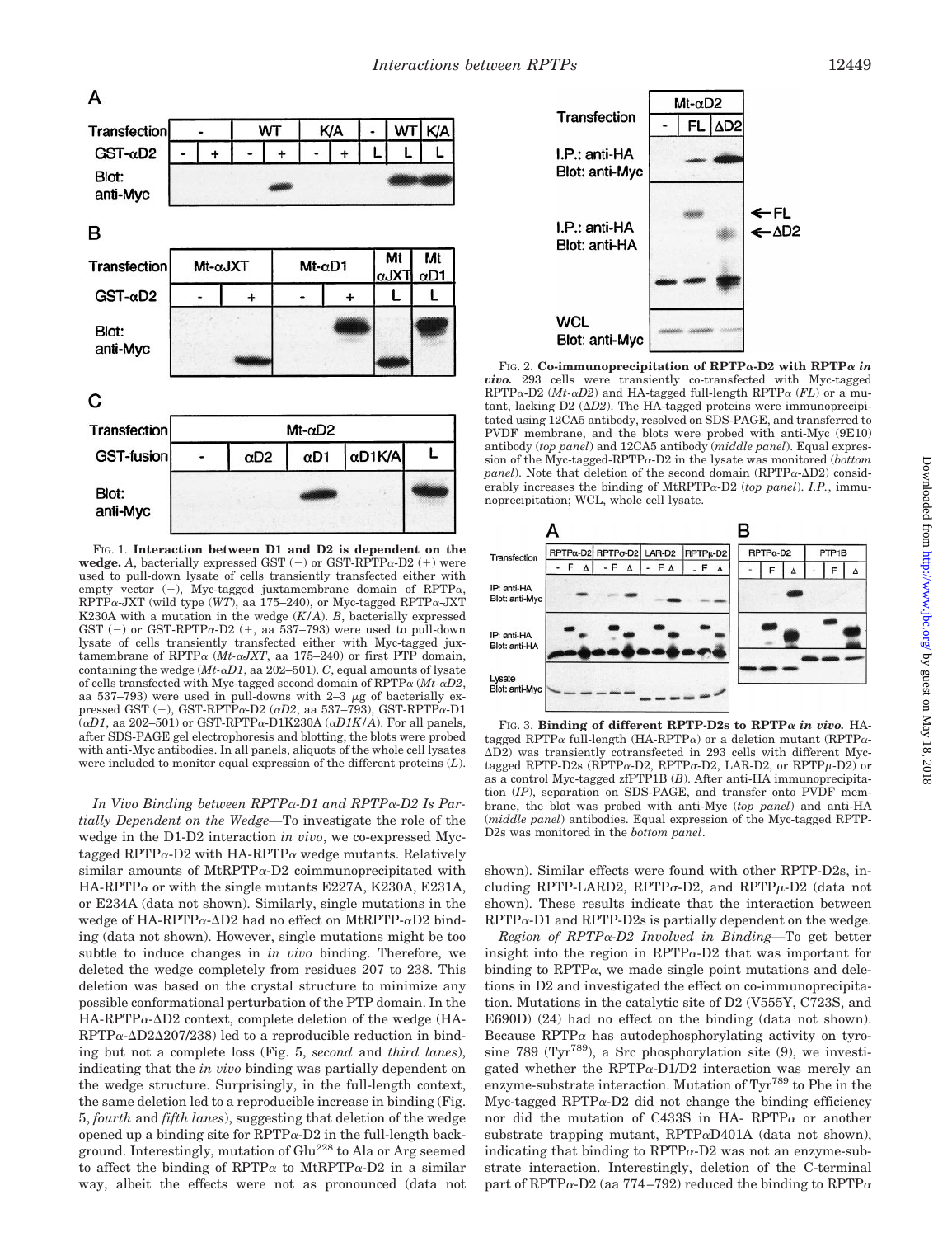

FIG. 4. **RPTP** $\alpha$  has different binding affinities for different **RPTP-D2s** *in vivo***.** 293 cells were transfected with Myc-tagged second domain of RPTP $\alpha$  ( $\alpha$ ), LAR or RPTP $\delta$  ( $\delta$ ), and HA-RPTP $\alpha$ - $\Delta$ D2. After anti-HA immunoprecipitation (*IP*), separation on SDS-PAGE, and transfer onto PVDF membrane, the blot was probed with anti-Myc (*top panel*) and anti-HA (*middle panel*) antibodies. Equal expression of the



FIG. 5. **Complete deletion of the wedge affects the binding between HA-RPTP** $\alpha$  and Myc-tagged RPTP $\alpha$ -D2. 293 cells were cotransfected with Myc-tagged RPTPa-D2 and HA-RPTP<sup>a</sup> (*FL*) or HA-RPTP $\alpha$ - $\Delta$ D2 ( $\Delta$ D2) with and without the wedge ( $\Delta$ 207/238). Co-immunoprecipitation (*I.P.*) was performed as described in the legend to Fig. 2. Note that deletion of the wedge in the full-length background (*FL*) leads to an increase in binding, whereas deletion of the wedge in the  $RPTP\alpha$ - $\Delta D2$  background leads to a decrease in binding.

and to  $RPTP\alpha-\Delta D2$ , indicating that the C terminus is involved in the interaction between RPTP $\alpha$ D1 and RPTP $\alpha$ D2 (Fig. 6). Furthermore, when  $HA-RPTP\alpha-\Delta D2\Delta 207/238$  was coexpressed with  $RPTP\alpha-D2\Delta Ct$ , most, if not all of the interaction was abolished, indicating independent involvement of the wedge in D1 on the one hand and the C terminus of D2 on the other (Fig. 6). These results suggest that there are at least two independent sites of binding between RPTP $\alpha$  and RPTP $\alpha$ -D2. One involves the wedge in  $RPTP\alpha-D1$  and the other involves the C-terminal part of  $RPTP\alpha-D2$ .

# DISCUSSION

The conservation of an inactive D2 in most RPTPs remains elusive. Here we show that  $RPTP\alpha$  interacts directly with multiple RPTP-D2s *in vitro* and *in vivo* with varying affinities. The interactions were reproduced in three different assays: (i) in the two-hybrid system, (ii) in GST pull-downs, and (iii) by co-immunoprecipitations. Using the two first assays we showed



FIG. 6. **The C-terminal tail of RPTP**a**-D2 is involved in the RPTP**a**-D1/RPTP**a**-D2 interaction.** HA-RPTP<sup>a</sup> or HA-RPTPa-DD2 with and without the wedge  $(\Delta 207/238)$  were cotransfected in 293 cells with Myc-tagged RPTPa-D2 with (*wt*) and without the C-terminal tail  $(\Delta Ct)$ . The blot was probed with anti-Myc (*top panel*) or anti-HA ( $middle$ *panel*) antibodies. Equal expression of the Myc-tagged RPTP-D2s was monitored in the *bottom panel*.

that the integrity of the wedge in the juxtamembrane domain of  $RPTP\alpha$  is important for efficient binding. Furthermore, we show that the binding is specific, because the equivalent wedge of LAR did not interact with any of the RPTP-D2s tested. These results are consistent with those of Wallace *et al.* (30), who showed that the juxtamembrane domain of LAR did not bind to RPTP<sub>8</sub>-D<sub>2</sub>. Specificity was further demonstrated by variable affinities between  $\text{RPTP}\alpha$  and different D2s. *In vivo*, multiple interaction sites were mapped between RPTP $\alpha$ -D1 and RPTP $\alpha$ -D2, in that not only the wedge in  $RPTP\alpha-D1$  was involved but also the C-terminal tail of RPTP $\alpha$ -D2.

RPTPs belong to the large PTP family, and little is known about regulation of RPTPs. Cytosolic PTPs contain specific localization sequences or protein modules that have been shown to be involved in their regulation (31). For instance, SHP-1 and SHP-2 contain a unique C-terminal PTP domain and two SH2 domains able to bind to phosphotyrosine. The crystal structure demonstrated how SHP-2 is inactivated by binding of its SH2 domain to the catalytic site of the PTP. Phosphotyrosine containing proteins that bind to the SH2 domain release the interaction leading to the opening of the structure and activation of the PTP (32), thereby confirming previous reports that Tyr(P)-containing peptides activate SHP-2 (33).

In addition to an active, membrane proximal PTP domain (D1), most RPTPs contain a second PTP domain (D2). D2 generally has no or very low activity and, at least for LAR and  $RPTP\alpha$ , has a highly conserved three-dimensional structure in which only two residues that are absolutely conserved in active RPTP-D1s are responsible for the low D2 activity (23–25). The structural conservation of an inactive D2 in RPTPs raised the question of their biological function. Here we demonstrate that not only RPTP $\alpha$ -D2, but also LAR-D2, RPTP $\sigma$ -D2, RPTP $\delta$ -D2, and RPTP $\mu$ -D2 interacted with RPTP $\alpha$ , suggesting that RPTP-D2 binding to RPTPs may play an important role in RPTP function. We were unsuccessful in detecting interactions between different full-length RPTPs in coimmunoprecipitation experiments, which was probably due to low expression levels and poor detection of some of these RPTPs.

We show here that there are multiple interaction sites between RPTP $\alpha$  and RPTP-D2s. For instance, the wedge to the N-terminal side of  $RPTP\alpha$ -D1 was involved but not sufficient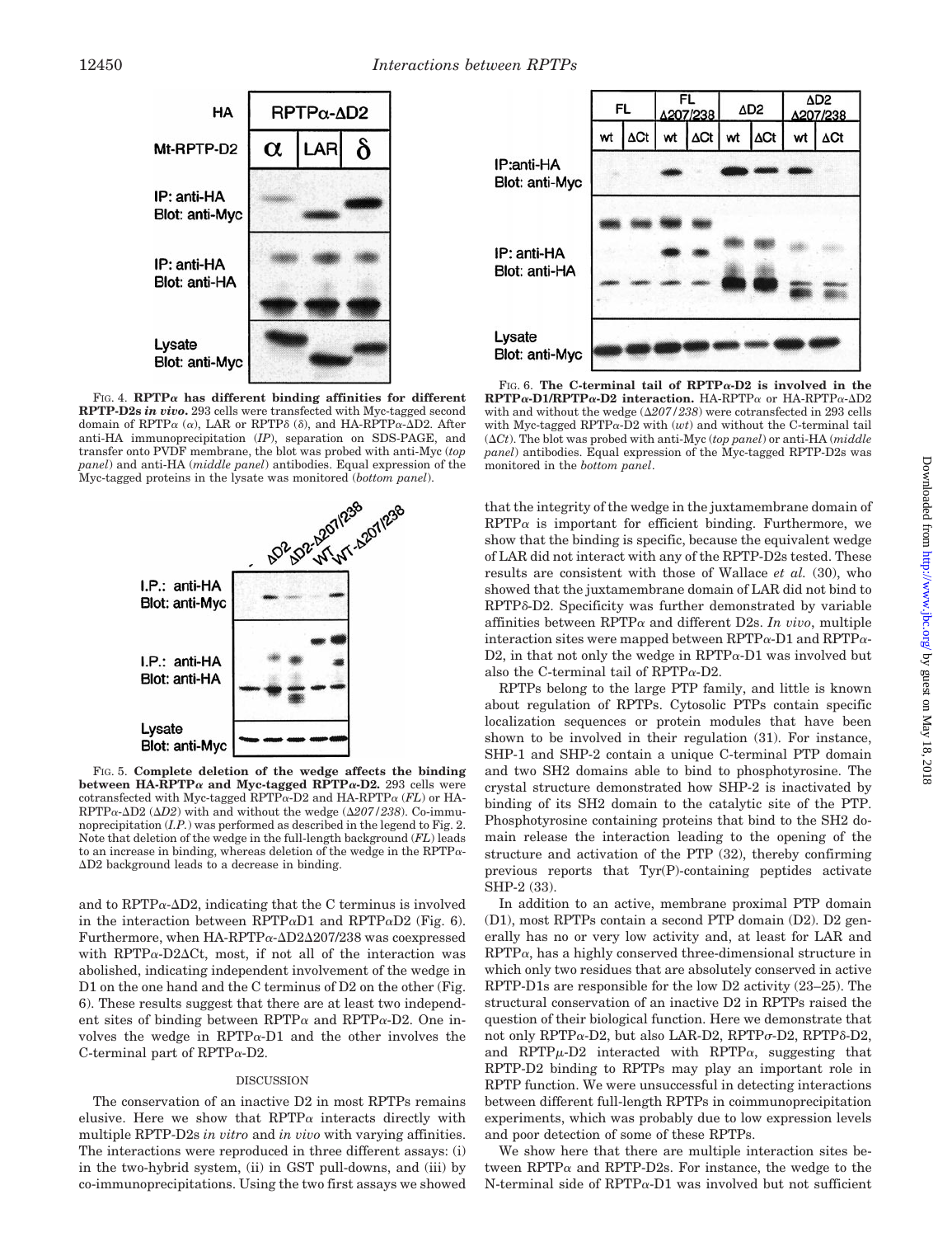for the interaction. In addition, the C terminus was involved in the interaction. Deletion of the C-terminal tail of  $RPTP\alpha-D2$ reduced the binding to  $RPTP\alpha$  and, coupled to the deletion of the wedge, abolished binding completely, indicating there are two distinct sites of interaction. The presence of one of the sites apparently is sufficient to detect binding *in vivo*. It remains to be determined to which regions the wedge and the C terminus of D2 bind in RPTP $\alpha$ .

The role of the wedge in RPTP-D2 binding is complex (Fig. 5). Deletion of the wedge in HA-RPTP $\alpha$ - $\Delta$ D2 reduced RPTP $\alpha$ -D2 binding, suggesting the wedge directly binds  $RPTP\alpha-D2$ , consistent with the results from our two-hybrid experiments. However, deletion of the wedge in full-length  $HA-RPTP\alpha$  led to an increase in  $RPTP\alpha-D2$  binding, which suggests that a binding site for RPTP $\alpha$ -D2 becomes (more) available in full-length  $RPTP\alpha$  upon deletion of the wedge. Apparently, this binding site does not become (more) available in  $RPTP\alpha-\Delta D2$ . It is noteworthy that the wedge is also involved in  $RPTP\alpha-D1$ /  $RPTP\alpha-D1$  homodimerization. Deletion of the wedge will destabilize the D1/D1 interaction, which may perhaps render the second binding site more accessible to D2s. Because the wedge is involved in homodimerization of  $RPTP\alpha-D1$ , as well as in binding to RPTP $\alpha$ -D2, we speculate that D2 binding to RPTP $\alpha$ affects RPTPa-D1 homodimerization.

Recently, the crystal structure of the tandem phosphatase domain of LAR was solved (23). The arrangement of the domains in the LAR structure indicates clearly that intramolecular interaction between the juxtamembrane domain of D1 and D2 is highly improbable, suggesting that the interaction between RPTP $\alpha$ -D1 and RPTP $\alpha$ -D2 is a reflection of an interaction *in trans*. Nevertheless, the LAR crystal structure showed an interface between LAR-D1 and LAR-D2, which mainly involves the interdomain loop, stabilized with multiple hydrogen bonds between the two PTP domains (23). Whether this interaction is strong enough to be detected in co-immunoprecipitation is not known. The residues in the interdomain loop that are involved in the LAR-D1/LAR-D2 interaction are conserved in RPTPs, including  $RPTP\alpha$ , and they were present in all the HA-tagged constructs that we used. It is possible that, in addition to the two regions that we identified, this LAR-like interdomain interaction between RPTP $\alpha$ -D1 and RPTP $\alpha$ -D2 occurred as well. In fact, this third interface might explain the residual binding that we detected in some cases (Fig. 6). However, the presence of endogenous  $\text{RPTP}\alpha$  (through dimerization) or a third protein might explain residual binding as well.

Our results suggest that there is competition between RPTPa-D1 and RPTP-D2s, because both RPTPa-D1 and RPTP-D2s interacted with the wedge. Such competition between D1 and D2 was already suspected for CD45 *in vitro* because homodimerization of CD45-D1 was not detected in a protein containing D1 and D2 (34). Furthermore, *in vivo*, it was shown that RPTP $\delta$ -D2 interacts with RPTP $\sigma$ -D1 (30). Involvement of the wedge in the RPTP $\delta$ -D2/RPTP $\sigma$ -D1 interaction was suggested on the basis of a large deletion of the juxtamembrane domain that abolished the interaction. We demonstrate, using mutagenesis of single residues, that the wedge is directly involved in binding to RPTP-D2s. The functional significance of the interaction between D2 and D1 is controversial. Wallace *et* al. (30) demonstrated that the interaction between RPTP $\delta$ -D2 and RPTP $\sigma$ -D1 led to the inactivation of RPTP $\sigma$ -D1. However, CD45-D1 showed an increase in catalytic activity *in vitro* when fused to CD45-D2, which was presumably due to an increase in the monomeric form (34). We were unable to detect any differences in RPTP $\alpha$ -D1 activity in the presence of RPTP $\alpha$ -D2 *in vitro* using *p*-nitrophenylphosphate as a substrate (data not shown). However, whether  $RPTP\alpha-D1/D2$  interactions persist

during the activity assays is not known. Furthermore, interpretation of these *in vitro* PTP assays should be done with most care, because subtle differences in the experimental conditions will gravely affect the outcome of the experiments.

Because the interaction between  $RPTP\alpha-D1$  and  $RPTP\alpha-D2$ directly involved the wedge that is also involved in  $RPTP\alpha-D1$  $RPTP\alpha$ -D1 dimerization and because deletion of the wedge had striking effects on D1/D2 binding, we propose that similarly to CD45, RPTP $\alpha$ -D2 might regulate the dimerization state of  $RPTP\alpha-D1$  and thus the activity of  $RPTP\alpha$  *in vivo*. Indeed,  $RPTP\alpha$  dimerization, which is dependent on the wedge, negatively regulates its activity (20). Furthermore, the ability of distant RPTP-D2s (LAR, RPTP $\sigma$ , RPTP $\delta$ , and RPTP $\mu$ ) to bind to RPTP $\alpha$  raises the possibility that RPTP $\alpha$  is regulated by other RPTPs or regulates other RPTPs. The differences in binding efficiency that we detected are surprising, given the high homology between RPTP-D2s and suggest a precise interplay between RPTPs. It is noteworthy that the binding efficiencies appear to be low, in that only a small proportion of the RPTP-D2s bound to  $RPTP\alpha$  in the coimmunoprecipitation experiments (Figs. 2–6). Perhaps the low binding affinities of the RPTP-D2s reflect that binding is dynamic, allowing rapid changes in the equilibrium between bound and not bound because of subtle changes in conditions.

For the interactions we describe here to occur, the different RPTPs have to be expressed in the same cell. It is noteworthy that RPTP $\alpha$ , LAR, and RPTP $\sigma$  have different but overlapping expression patterns during mouse embryogenesis. For instance,  $RPTP\alpha$  and LAR are both expressed in mouse dorsal root ganglia (35–37). Furthermore, both LAR and  $RPTP\alpha$  have been shown, albeit in different studies, to localize to the growth cone of growing neurons (36, 38, 39). From *Drosophila* work, it is clear that different RPTPs cooperate in a fashion that is still unclear (40). Here, we show that directional interactions between different subfamilies of RPTPs exist with a central role for  $RPTP\alpha$ . We further show that the interactions involve the wedge structure of RPTP $\alpha$ , suggesting a direct role for these interactions in regulation of catalytic activity and thus in crosstalk between RPTPs.

*Acknowledgments—*We thank Marcel Spaargaren and Rob Wolthuis for help with setting up the two-hybrid system, Wouter Moolenaar for  $the PTP<sub>u</sub> cDNA$ , Wiljan Hendriks for the LAR cDNA, Arjan Buist, and Jaap van Hellemond for discussions and John Overvoorde for technical assistance.

## REFERENCES

- 1. Neel, B. G., and Tonks, N. K. (1997) *Curr. Opin. Cell Biol.* **9,** 193–204
- 2. den Hertog, J. (1999) *Mech. Dev.* **85,** 3–14
- 3. Van Vactor, D. (1998) *Curr. Opin. Cell Biol.* **10,** 174–181
- 4. den Hertog, J., Pals, C. E., Peppelenbosch, M. P., Tertoolen, L. G., de Laat, S. W., and Kruijer, W. (1993) *EMBO J*. 12, 3789–3798<br>5. Zheng, X. M., Wang, Y., and Pallen, C. J. (1992) *Nature* **359**, 336–339
- 
- 6. Ponniah, S., Wang, D. Z., Lim, K. L., and Pallen, C. J. (1999) *Curr. Biol.* **9,** 535–538
- 7. Su, J., Muranjan, M., and Sap, J. (1999) *Curr. Biol.* **9,** 505–511
- 8. Tsai, W., Morielli, A. D., Cachero, T. G., and Peralta, E. G. (1999) *EMBO J.* **18,** 109–118
- 9. den Hertog, J., Tracy, S., and Hunter, T. (1994) *EMBO J.* **13,** 3020–3032
- 10. den Hertog, J., and Hunter, T. (1996) *EMBO J.* **15,** 3016–3027
- 11. Su, J., Batzer, A., and Sap, J. (1994) *J. Biol. Chem.* **269,** 18731–18734
- 12. Su, J., Yang, L.-T., and Sap, J. (1996) *J. Biol. Chem.* **271,** 28086–28096
- 13. den Hertog, J., Sap, J., Pals, C. E., Schlessinger, J., and Kruijer, W. (1995) *Cell Growth Differ.* **6,** 303–307
- 14. Tracy, S., van der Geer, P., and Hunter, T. (1995) *J. Biol. Chem.* **270,** 10587–10594
- 15. Burden-Gulley, S. M., and Brady-Kalnay, S. M. (1999) *J. Cell Biol.* **144,** 1323–1336
- 16. O'Grady, P., Thai, T. C., and Saito, H. (1998) *J. Cell Biol.* **141,** 1675–1684
- 17. Peles, E., Nativ, M., Campbell, P. L., Sakurai, T., Martinez, R., Lev, S., Clary, D. O., Schilling, J., Barnea, G., and Plowman, G. D. (1995) *Cell* **82,** 251–260
- 18. Bilwes, A. M., den Hertog, J., Hunter, T., and Noel, J. P. (1996) *Nature* **382,** 555–559
- 19. Desai, D. M., Sap, J., Schlessinger, J., and Weiss, A. (1993) *Cell* **73,** 541–554 20. Jiang, G., den Hertog, J., Su, J., Noel, J., Sap, J., and Hunter, T. (1999) *Nature*
- **401,** 606–610
- 21. Majeti, R., Bilwes, A. M., Noel, J. P., Hunter, T., and Weiss, A. (1998) *Science*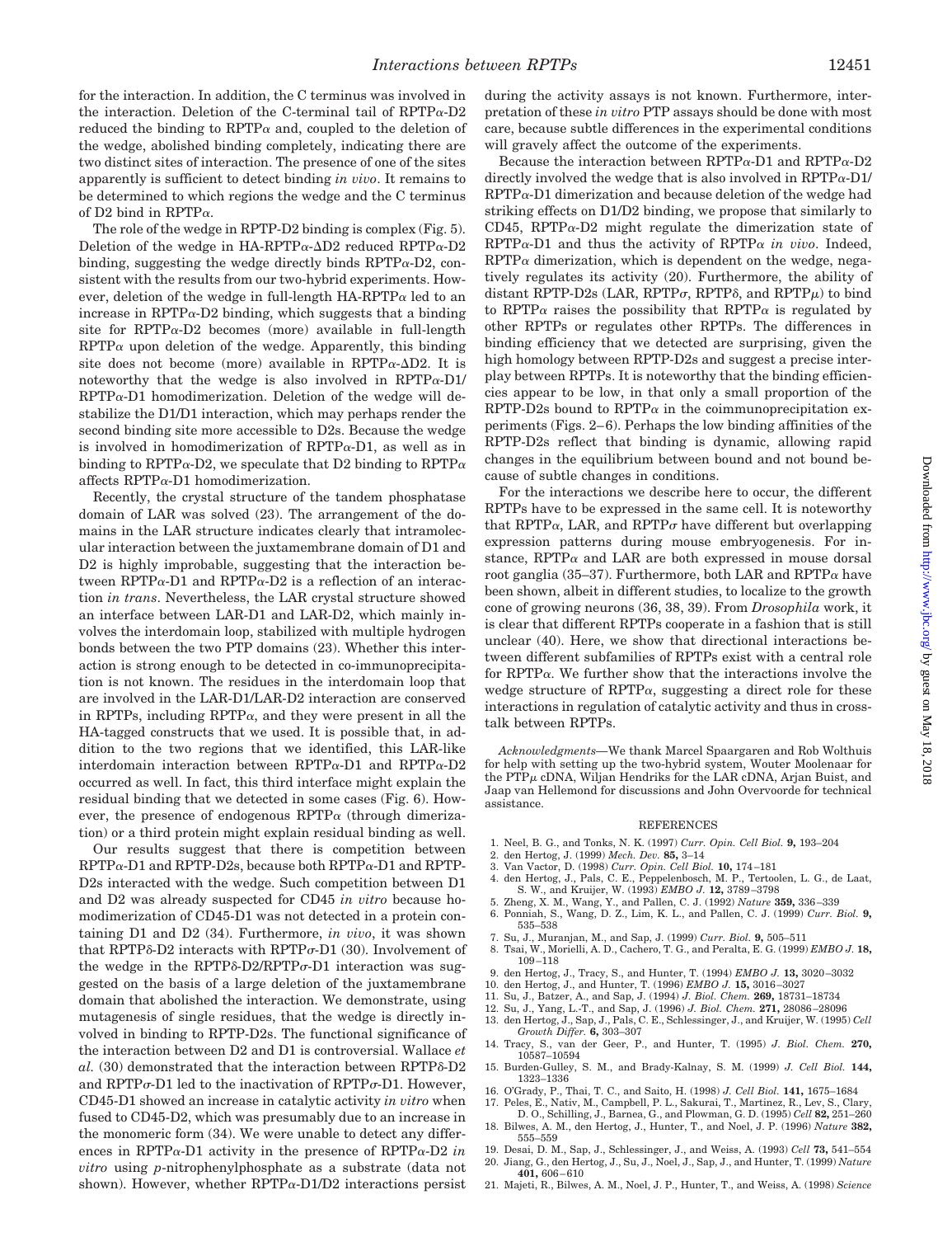- **279,** 88–91
- 22. Hoffmann, K. M. V., Tonks, N. K., and Barford, D. (1997) *J. Biol. Chem.* **272,** 27505–27508
- 23. Nam, H. J., Poy, F., Krueger, N. X., Saito, H., and Frederick, C. A. (1999) *Cell* **97,** 449–457
- 24. Buist, A., Zhang, Y. L., Keng, Y. F., Wu, L., Zhang, Z. Y., and den Hertog, J. (1999) *Biochemistry* **38,** 914–922
- 25. Lim, K. L., Kolatkar, P. R., Ng, K. P., Ng, C. H., and Pallen, C. J. (1998) *J. Biol. Chem.* **273,** 28986–28993
- 26. Sap, J., D'Eustachio, P., Givol, D., and Schlessinger, J. (1990) *Proc. Natl. Acad. Sci. U. S. A.* **87,** 6112–6116
- 27. van der Sar, A. M., de Fockert, J., Betist, M., Zivkovic, D., and den Hertog, J. (1999) *Int. J. Dev. Biol.* **43,** 785–794 28. Spaargaren, M., and Bischoff, J. R. (1994) *Proc. Natl. Acad. Sci. U. S. A.* **91,**
- 12609–12613
- 29. Guan, K. L., and Dixon, J. E. (1991) *Anal. Biochem.* **192,** 262–267
- 30. Wallace, M. J., Fladd, C., Batt, J., and Rotin, D. (1998) *Mol. Cell. Biol.* **18,** 2608–2616
- 31. Mauro, L. J., and Dixon, J. E. (1994) *Trends. Biochem. Sci.* **19,** 151–155
- 32. Hof, P., Pluskey, S., Dhe-Paganon, S., Eck, M. J., and Shoelson, S. E. (1998) *Cell* **92,** 441–450
- 33. Lechleider, R. J., Sugimoto, S., Bennett, A. M., Kashishian, A. S., Cooper, J. A., Shoelson, S. E., Walsh, C. T., and Neel, B. G. (1993) *J. Biol. Chem.* **268,** 21478–21481
- 34. Felberg, J., and Johnson, P. (1998) *J. Biol. Chem.* **273,** 17839–17845
- 35. den Hertog, J., Overvoorde, J., and de Laat, S. W. (1996) *Mech. Dev.* **58,** 89–101
- 36. Haworth, K., Shu, K. K., Stokes, A., Morris, R., and Stoker, A. (1998) *Mol. Cell Neurosci.* **12,** 93–104
- 37. Schaapveld, R. Q., Schepens, J. T., Bachner, D., Attema, J., Wieringa, B., Jap, P. H., and Hendriks, W. J. (1998) *Mech. Dev.* **77,** 59–62 38. Gershon, T. R., Baker, M. W., Nitabach, M., and Macagno, E. R. (1998)
- *Development* **125,** 1183–1190
- 39. Helmke, S., Lohse, K., Mikule, K., Wood, M. R., and Pfenninger, K. H. (1998) *J. Cell Sci.* **111,** 2465–2475
- 40. Desai, C. J., Krueger, N. X., Saito, H., and Zinn, K. (1997) *Development* **124,** 1941–1952